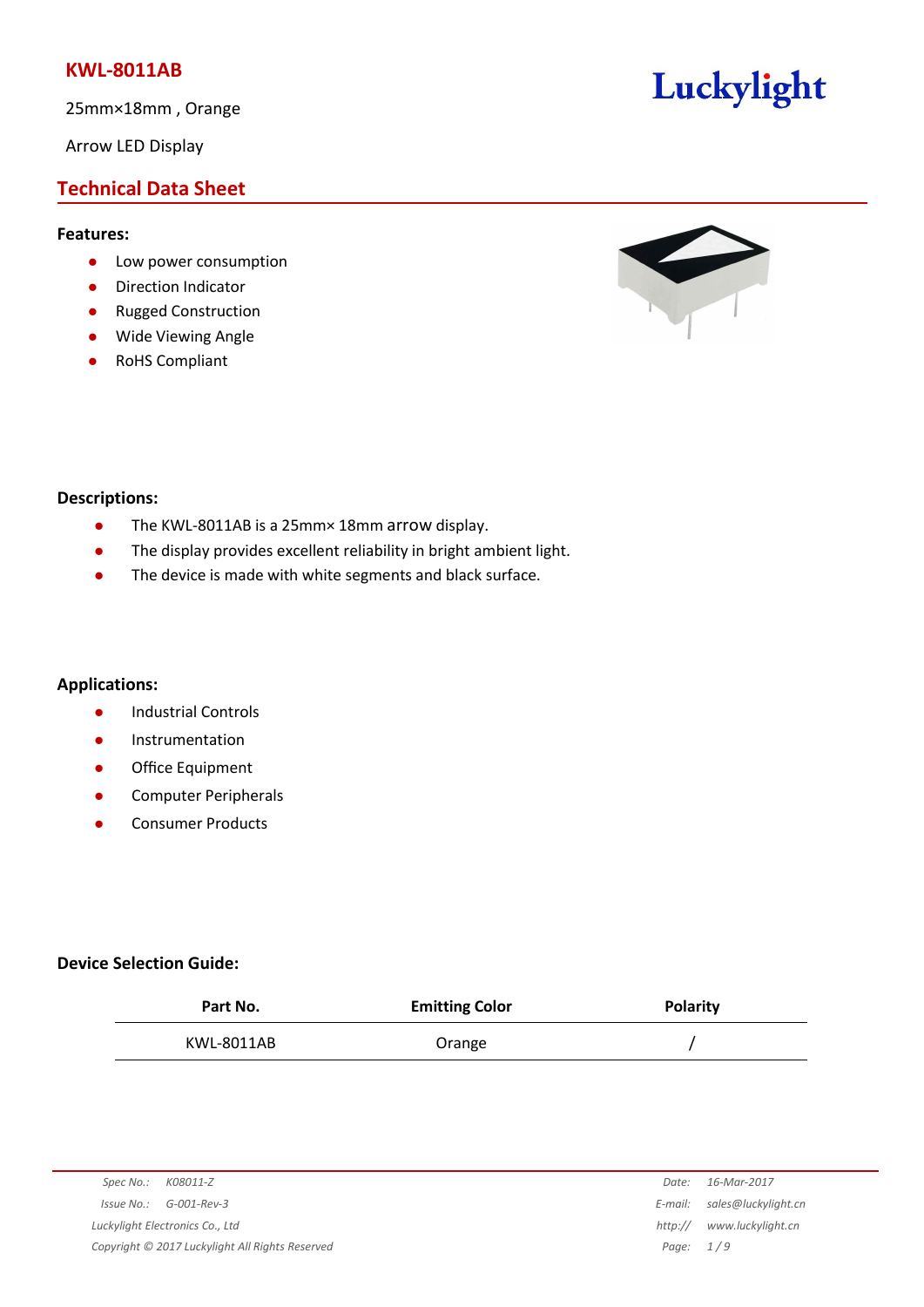25mm×18mm , Orange

Arrow LED Display

## **Technical Data Sheet**

## **Package Dimension:**



PIN 1 PIN 2





#### *Notes:*

*1. All dimensions are in millimeters (inches).*

*2. Tolerance is ± 0.25 mm (.010″) unless otherwise noted.*

*Spec No.: K08011-Z Date: 16-Mar-2017 Issue No.: G-001-Rev-3 E-mail: sales@luckylight.cn Luckylight Electronics Co., Ltd http:// www.luckylight.cn Copyright © 2017 Luckylight All Rights Reserved Page: 2 / 9*

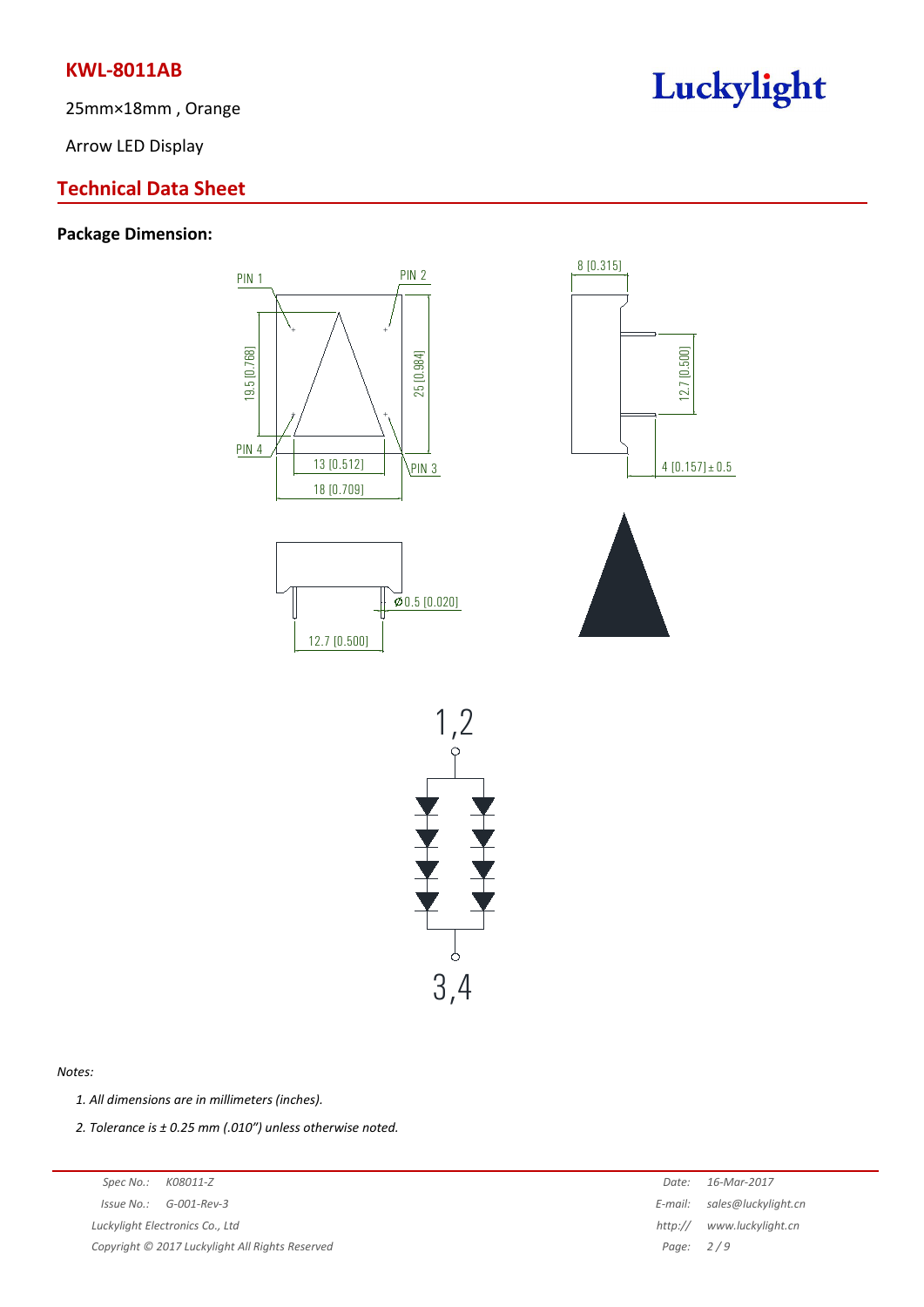25mm×18mm , Orange

Arrow LED Display

## **Technical Data Sheet**

#### **Absolute Maximum Ratings at Ta=25**℃

| <b>Parameters</b>                                                        | Symbol           | <b>Max</b>                         | Unit |
|--------------------------------------------------------------------------|------------------|------------------------------------|------|
| Power Dissipation Per Segment                                            | $P_d$            | 200                                | mW   |
| Peak Forward Current Per Segment<br>(1/10 Duty Cycle, 0.1ms Pulse Width) | <b>IFP</b>       | 100                                | mA   |
| <b>Forward Current Per Segment</b>                                       | IF.              | 20                                 | mA   |
| Reverse Voltage Per Segment                                              | $V_R$            | 5                                  | v    |
| <b>Operating Temperature Range</b>                                       | $I_{\text{opt}}$ | -40 $\degree$ C to +80 $\degree$ C |      |
| Storage Temperature Range                                                | $T_{\text{stg}}$ | -40 $\degree$ C to +85 $\degree$ C |      |
| <b>Soldering Temperature</b>                                             | $T_{sld}$        | 260℃ for 5 Seconds                 |      |

Luckylight

### **Electrical Optical Characteristics at Ta=25**℃

| <b>Parameters</b>                 | Symbol              | Min.  | Typ. | Max. | Unit | <b>Test Condition</b> |
|-----------------------------------|---------------------|-------|------|------|------|-----------------------|
| Average Luminous Intensity        | ١v                  | 12.5  | 25.0 | ---  | mcd  | IF=10mA (Note a)      |
|                                   |                     | 25.0  | 50.0 | ---  | mcd  | IF=20mA (Note a)      |
| Luminous Intensity Matching Ratio | $I_{v-m}$           |       |      | 2:1  |      | $IF=10mA$             |
| Peak Emission Wavelength          | λp                  | ---   | 610  | ---  | nm   | $IF=20mA$             |
| Dominant Wavelength               | λd                  | $---$ | 605  | ---  | nm   | IF=20mA (Note b)      |
| Spectral Line Half-Width          | $\triangle \lambda$ | $---$ | 20   | ---  | nm   | $IF = 20mA$           |
| Forward Voltage Per Segment       | $V_F$               | $---$ | 8.4  | 9.6  | v    | $IF = 20mA$           |
| Reverse Current Per Segment       | 1 <sub>R</sub>      | ---   |      | 50   | μA   | $VR=5V$               |

#### *Notes:*

a. Luminous intensity is measured with a light sensor and filter combination that approximates the CIE eye-response curve.

b. The dominant wavelength ( $\lambda$ d) is derived from the CIE chromaticity diagram and represents the single wavelength which defines the color *of the device.*

## *Spec No.: K08011-Z Date: 16-Mar-2017 Issue No.: G-001-Rev-3 E-mail: sales@luckylight.cn Luckylight Electronics Co., Ltd http:// www.luckylight.cn Copyright © 2017 Luckylight All Rights Reserved Page: 3 / 9*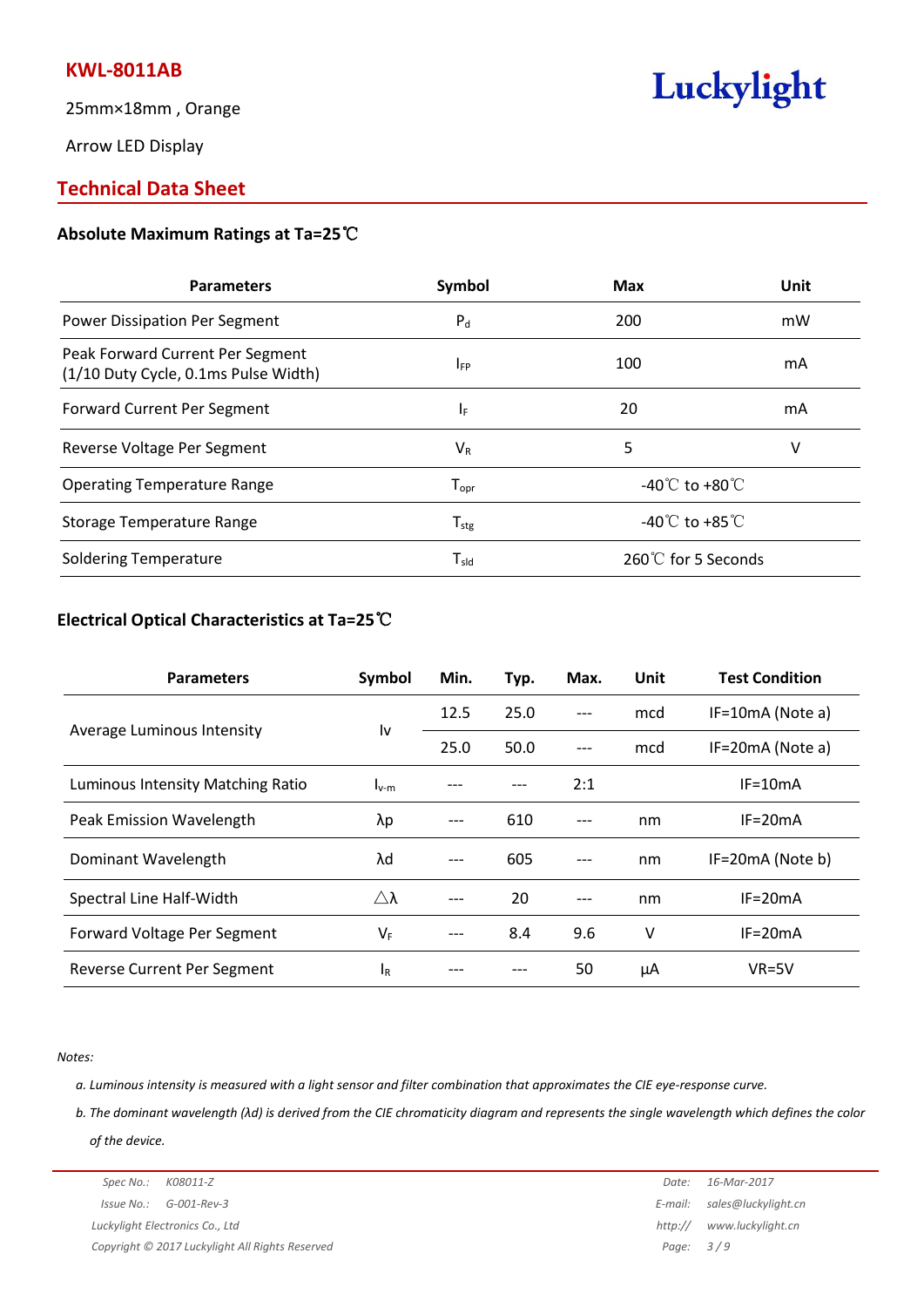25mm×18mm , Orange

Arrow LED Display

## **Technical Data Sheet**

# **Typical Electrical / Optical Characteristics Curves (25**℃ **Ambient TemperatureUnless Otherwise Noted)**





*Spec No.: K08011-Z Date: 16-Mar-2017 Issue No.: G-001-Rev-3 E-mail: sales@luckylight.cn Luckylight Electronics Co., Ltd http:// www.luckylight.cn Copyright © 2017 Luckylight All Rights Reserved Page: 4 / 9*

# Luckylight



Luminous Intensity & Forward Current



## Forward Current Derating Curve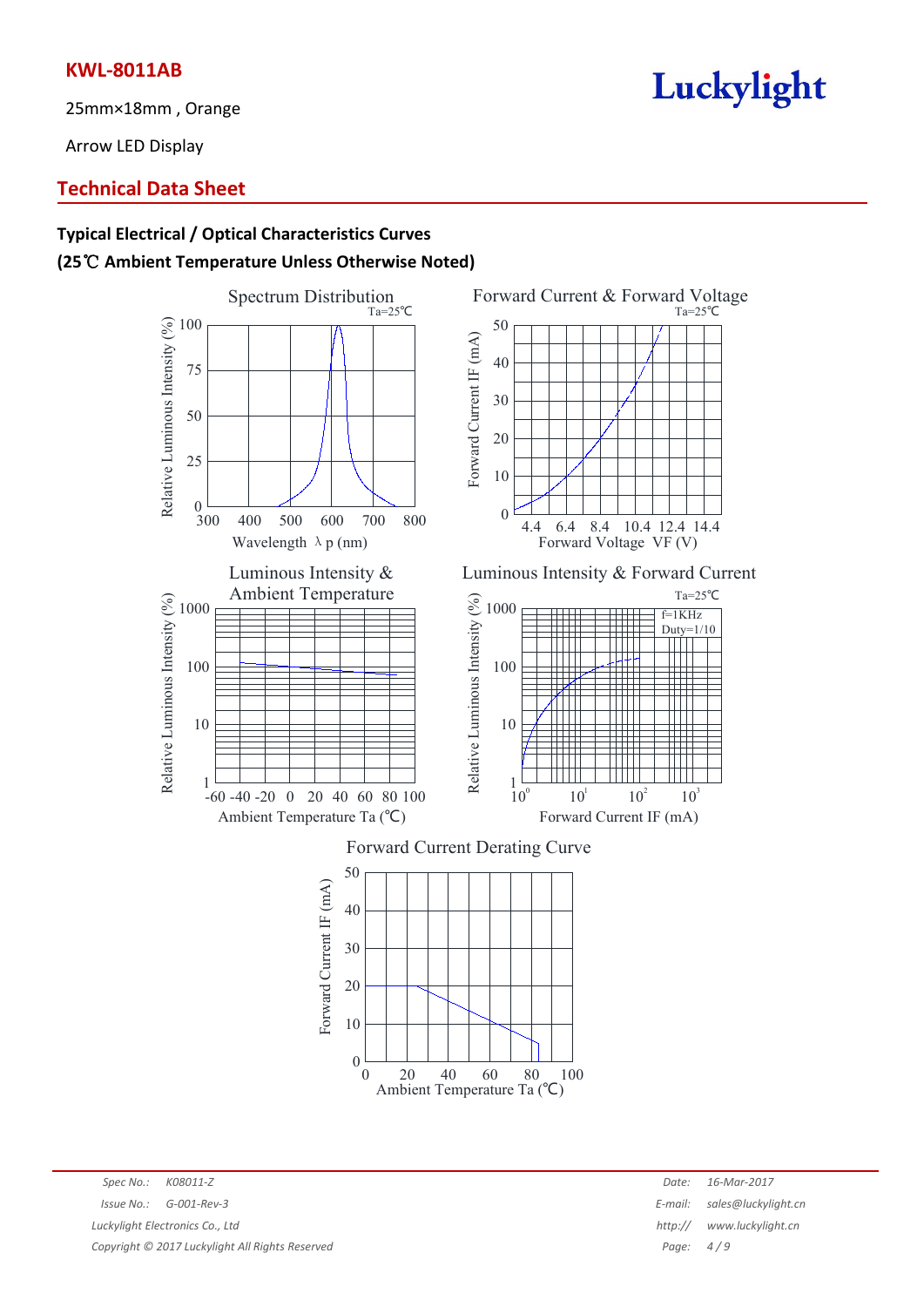25mm×18mm , Orange

Arrow LED Display



# **Technical Data Sheet**

## **Packing & Label Specifications:**



| Spec No.: K08011-Z |                                                 | Date:       | 16-Mar-2017                 |
|--------------------|-------------------------------------------------|-------------|-----------------------------|
|                    | $Issue No.: G-001-Rev-3$                        |             | E-mail: sales@luckylight.cn |
|                    | Luckylight Electronics Co., Ltd                 |             | http:// www.luckylight.cn   |
|                    | Copyright © 2017 Luckylight All Rights Reserved | Page: $5/9$ |                             |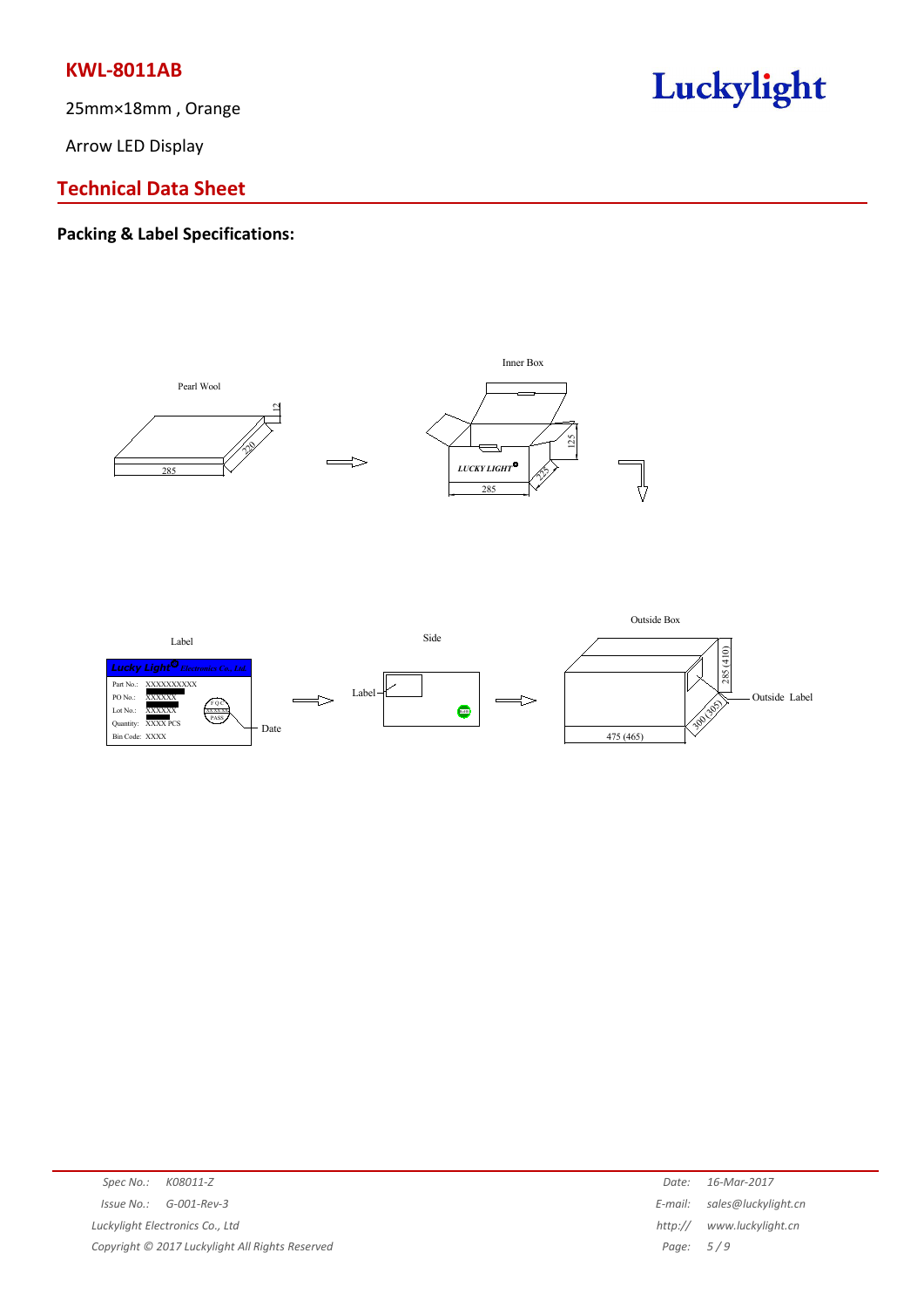25mm×18mm , Orange

Arrow LED Display

# **Technical Data Sheet**

## **Terms and conditions for the usage of this document:**

- a. The information included in this document reflects representative usage scenarios and is intended for technical reference only.
- b. The part number, type, and specifications mentioned in this document are subject to future change and improvement without notice. Before production usage customer should refer to the latest datasheet for the updated specifications.
- c. When using the products referenced in this document, please make sure the product is being operated within the environmental and electrical limits specified in the datasheet. If customer usage exceeds the specified limits, Luckylight will not be responsible for any subsequent issues.
- d. The information in this document applies to typical usage in consumer electronics applications. If customer's application has special reliability requirements or have life-threatening liabilities, such as automotive or medical usage, please consult with Luckylight representative for further assistance.
- e. The contents and information of this document may not be reproduced or re-transmitted without permission by Luckylight.
- f. Over-current-proof
- Customer must apply resistors for protection, otherwise slight voltage shift will cause big current change (Burn out will happen).
- g. Storage
- 1. Before opening the package, the LEDs should be kept at  $30^{\circ}$ Cor less and 80%RH or less.
- 2. The LEDs should be used within a year.
- 3. After opening the package, the LEDs should be kept at  $30^{\circ}$ Cor less and 60%RH or less.

Luckylight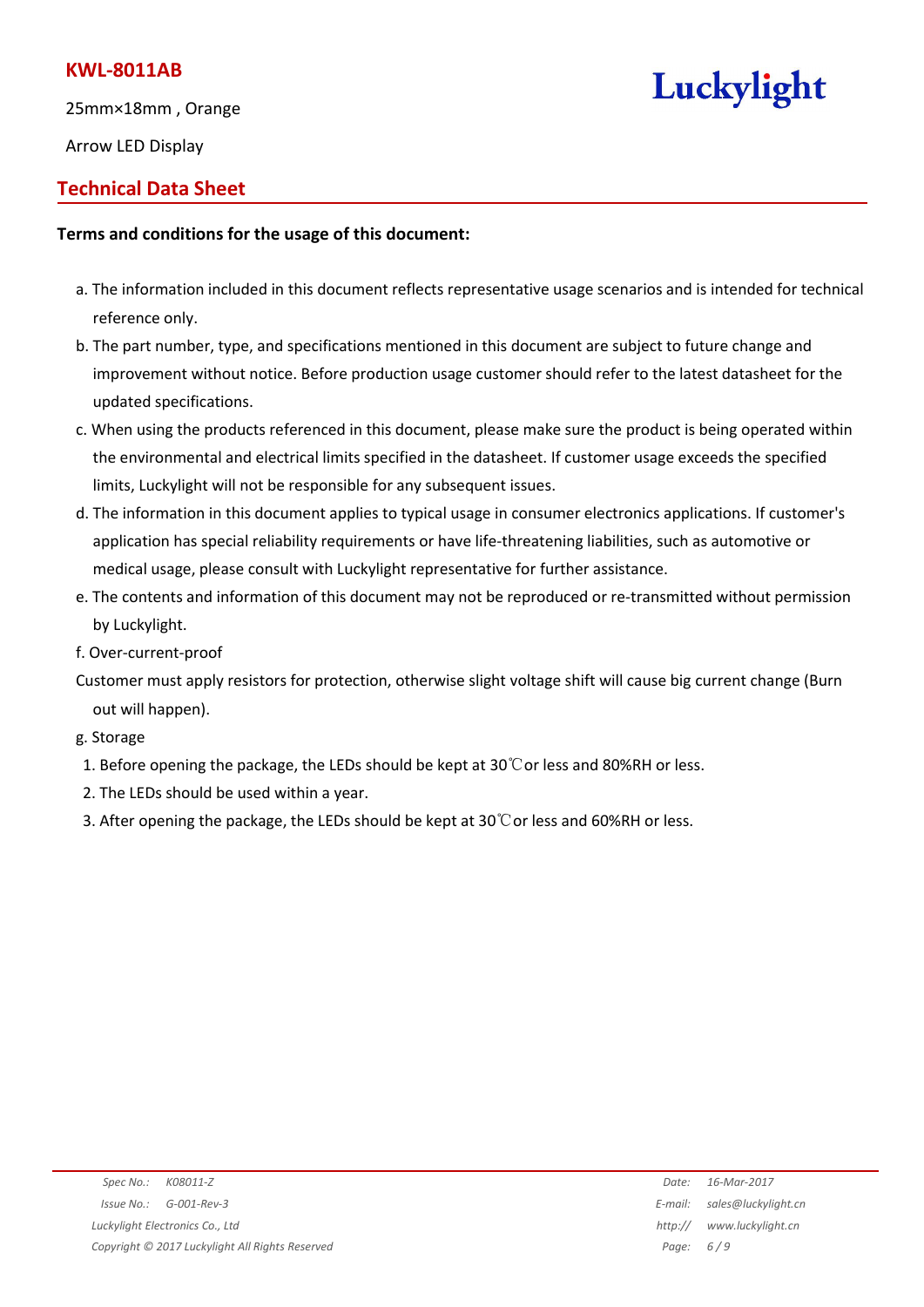25mm×18mm , Orange

Arrow LED Display

# **Technical Data Sheet**

## **Through Hole Display Mounting Method**

#### **Lead Forming:**

- 1. Do not bend the component leads by hand without proper tools.
- 2. The leads should be bent by clinching the upper part of the lead firmly such that the bending force Is not exerted on the plastic body.



#### **Installation:**

- 1. The installation process should not apply stress to the lead terminals.
- 2. When inserting for assembly, ensure the terminal pitch matches the substrate board's hole pitch to prevent spreading or pinching the lead terminals.



3. The component shall be placed at least 5mm from edge of PCB to avoid damage caused excessive heat during wave soldering.





*Spec No.: K08011-Z Date: 16-Mar-2017 Issue No.: G-001-Rev-3 E-mail: sales@luckylight.cn Luckylight Electronics Co., Ltd http:// www.luckylight.cn Copyright © 2017 Luckylight All Rights Reserved Page: 7 / 9*

# Luckylight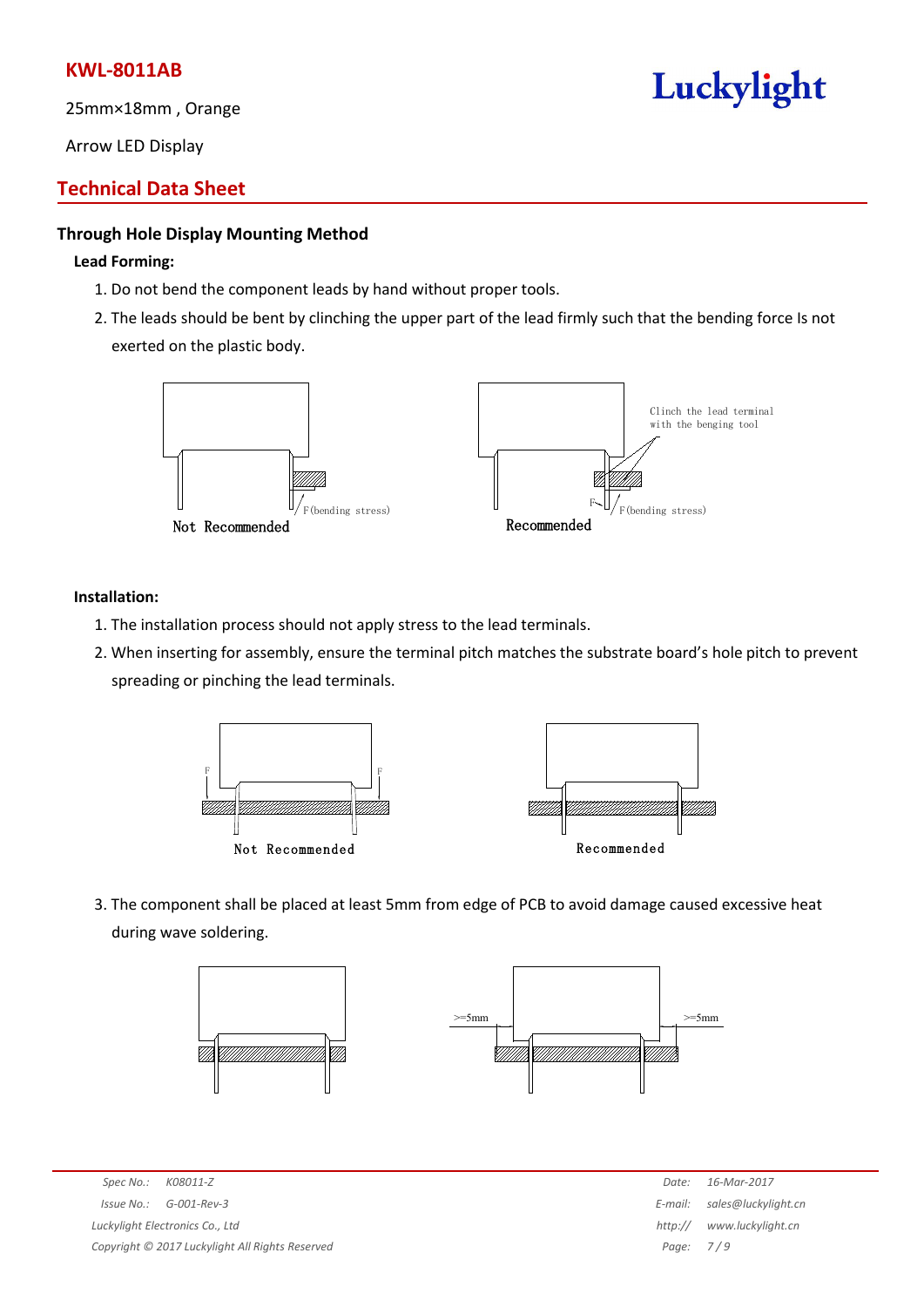25mm×18mm , Orange



Arrow LED Display

## **Technical Data Sheet**



#### **Notes:**

- 1. Recommend pre-heat temperature of 105℃ or less (as measured with a thermocouple attached to the LED pins) prior to immersion in the solder wave with a maximum solder bath temperature of 260℃.
- 2. Peak wave soldering temperature between 245° $\mathrm{C} \sim$ 255° $\mathrm{C}$  for 3 sec (5 sec max).
- 3. Do not apply stress to the epoxy resin while the temperature is above 85℃.
- 4. Fixtures should not incur stress on the component when mounting and during soldering process.
- 5. SAC 305 solder alloy is recommended.
- 6. No more than one wave soldering pass.
- 7. During wave soldering, the PCB top-surface temperature should be kept below 105℃.

#### **Soldering General Notes:**

- 1. Through-hole displays are incompatible with reflow soldering.
- 2. If components will undergo multiple soldering processes, or other processes where the omponents may be subjected to intense heat, please check with luckylight for compatibility.